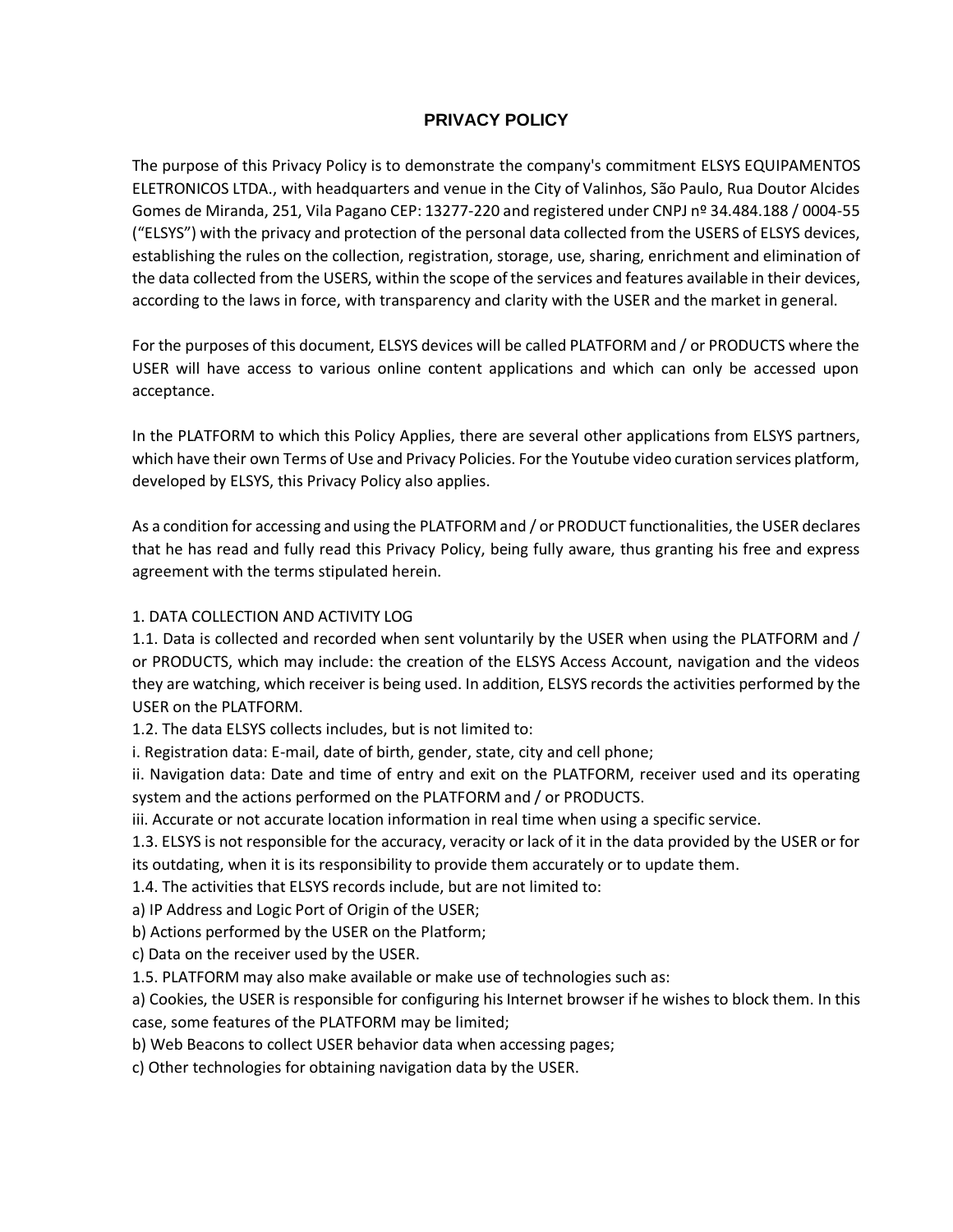1.6. All the technologies used will always respect the current legislation and the terms of this Privacy Policy.

1.7. It is important to note that, once on the PLATFORM, the USER may be directed to applications, content or services on other platforms that may collect data and have their own Privacy Policy.

1.7.1. It is the responsibility of the USER to read the Privacy Policy of such platforms, and it is the responsibility of the USER to accept or reject it.

1.8. The data collected by ELSYS will be treated in accordance with the General Data Protection Law, No. 12,965 / 2014.

## 2. CONSENT

2.1. Consent for the purposes of using the data will be collected in a single act.

2.2. If the USER does not grant his consent for the services directly linked to the PLATFORM and / or PRODUCTS, these services will not be made available to him, however, the other services and features provided by the ELSYS Receiver will continue to be performed regularly.

2.3. In any case, the USER may change his consent grants, at any time, by providing or withdrawing acceptance when accessing the ELSYS platform and / or other applications.

### 3. USE OF DATA

3.1. Personal data collected from USERS on the PLATFORM and / or PRODUCTS and activity records can be used for the following purposes:

a) Identify and authenticate them properly, in addition to processing transactions in the Elsys Access Account;

b) Administer, provide the services and comply with the obligations of using the PLATFORM services and / or PRODUCTS;

c) To adequately attend requests and doubts;

d) Establish contact through instant communication applications, electronic mail, direct mail or other means of communication;

e) To improve the use and experience of the PLATFORM services and / or PRODUCTS;

f) Carry out statistics, studies, research and surveys relevant to the activities and behaviors in the use of the PLATFORM and / or PRODUCTS;

g) Promote our services and products, as well as the companies of our Economic Group and Business Partners;

h) Inform about news, features, content, news and other events relevant to maintaining the relationship; i) Protect from rights and obligations related to the use of the PLATFORM and / or PRODUCTS;

j) Evidence means in cases of illegal acts or contrary to this Privacy Policy or any other legal document made available by ELSYS.

3.2. The collected data and recorded activities can also be shared:

a) With competent judicial, administrative or governmental authorities, whenever there is a request, requisition or court order;

b) Automatically in case of corporate movements, such as mergers, acquisitions and incorporations;

c) With third parties that provide technology to ELSYS.

3.3. ELSYS may, at its sole discretion, confirm the personal data provided by the USER by consulting public bodies, specialized companies or risk centers. In this case, the USER must grant his express authorization. The information that ELSYS obtains from these entities will be treated confidentially.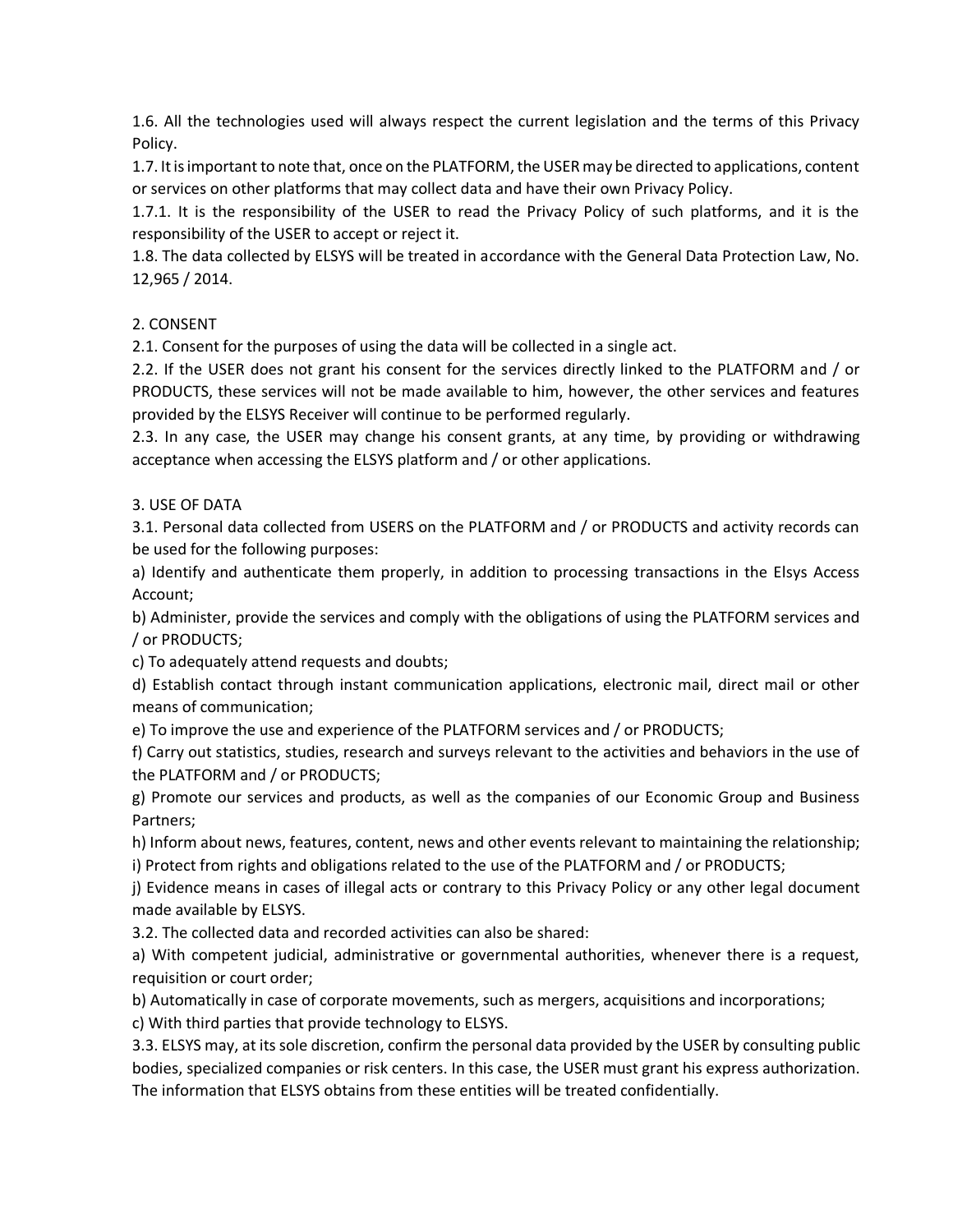3.4. The database formed through the collection of personal data on the PLATFORM and / or PRODUCTS is the property and responsibility of ELSYS, and its use, access and sharing, when necessary, will be made within the limits and purposes of ELSYS business, in this sense, it can be made available for consultation and shared with its business partners, suppliers and authorities, as long as it complies with the provisions of this Privacy Policy.

3.4.1. Our USER is responsible for the confidentiality of his personal data and password. The sharing of access data violates this Privacy Policy and the PLATFORM and / or PRODUCTS Terms and Conditions of Use.

3.5. The USER is now aware that the database may be enriched, adding data from other legitimate sources -including those from databases of other companies that relate to ELSYS, expressing their free and express consent in agree with the terms of this Privacy Policy when using the PLATFORM and / or PRODUCTS.

3.6. Internally, USERS' data is accessed only by professionals duly authorized by ELSYS, respecting the principles of proportionality, necessity and relevance to ELSYS objectives, in addition to the commitment to confidentiality and preservation of privacy under the terms of this Privacy Policy.

### 4. DATA STORAGE

4.1. The collected data will be stored in a safe and controlled environment for a minimum period of 6 (six) months, under the terms of the "Marco Civil da Internet" as well as in accordance with the guidelines of the General Data Protection Law, observing the state of the art available. However, considering that no security system is foolproof, ELSYS disclaims any liability for any damages and / or losses arising from failures, viruses or invasions of the ELSYS database, except in cases where it is intentional or at fault.

4.2. The data obtained from USERS can be stored on our own servers or from a third party hired for this purpose, whether they are located in Brazil or abroad, and can also be stored by means of cloud computing technology and / or others that arise in the future, always aiming improving and perfecting our activities.

### 5. DISPLAY, RECTIFICATION, RATIFICATION AND EXCLUSION OF DATA

5.1. The USER may request the display, rectification or ratification of his personal data, through his Access Account or the service tools provided by ELSYS.

5.2. Using the same service tools, the USER may request the deletion of his personal data, provided that the contract between the USER and ELSYS has ended, any Access Accounts canceled and the minimum legal term has elapsed.

5.3. We can, for the purposes of auditing, security, fraud control and preservation of rights, remain with the history of recording USERS' data for a longer period, in the event that the law or regulatory norm so establishes or for the preservation of rights. However, we have the option of permanently excluding them at their convenience in a shorter period.

### 6. E-MAIL COMMUNICATIONS

6.1. E-mails sent by ELSYS may request confirmation of the user account, but never ask for confirmation of personal data, bank passwords or personal registration data; in addition, our communications do not have any download or executable attachments (files with .exe, .com, .scr, .bat, .zip, .rar, .clp extensions, for example).

6.2. All of our promotional emails are sent to [lojaonline@elsys.com.br,](mailto:lojaonline@elsys.com.br) and their links lead directly to ELSYS environments.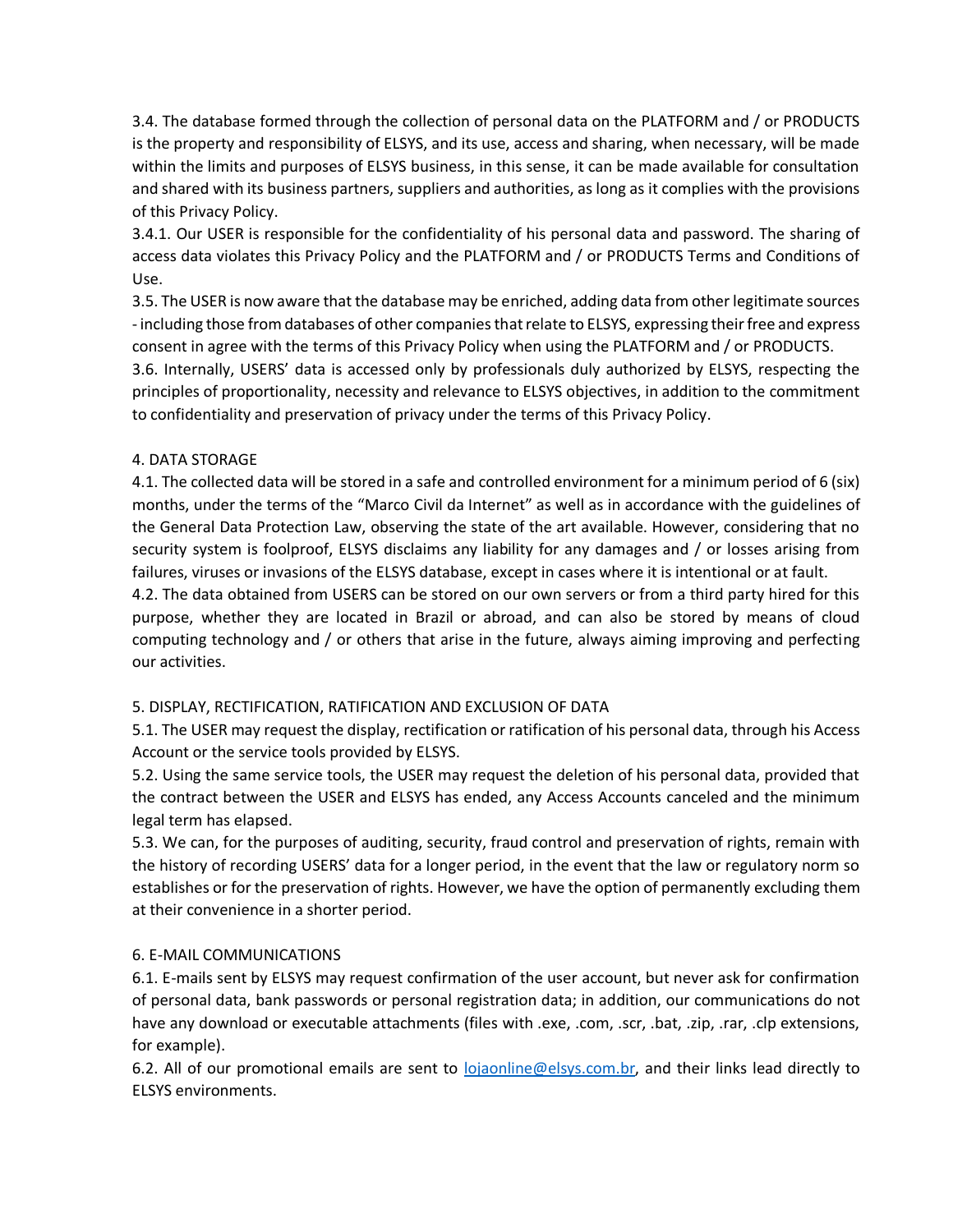6.3. Only relationship emails will be sent to USERS who choose to receive them. And if, at any time, the USER wishes to cancel the receipt of these correspondences, his request will be promptly fulfilled.

#### 7. GENERAL PROVISIONS

7.1. ELSYS may change the content of this Privacy Policy at any time, according to the purpose or need, such as for adequacy and legal compliance with the provision of a law or rule that has equivalent legal force, and the USER must check it whenever accessing to the PLATFORM and / or PRODUCTS.

7.1.1. In the event of significant updates to this document, ELSYS will notify the USER through the tools available and / or by the means of contact provided by him.

7.2. In case of any doubt regarding the provisions contained in this Privacy Policy, the USER may contact ELSYS through the service channel indicated below, whose opening hours are from Monday to Friday, from 9 am to 6pm except National holidays: [sac@elsys.com.br](mailto:sac@elsys.com.br)

7.3. If outsourced companies process any data collected by ELSYS, they will comply with the conditions here stipulated and the ELSYS Information Security rules, mandatorily.

7.4. If any provision of this Privacy Policy is considered illegal or illegitimate by the authority of the location where the USER resides, the other conditions will remain in full force and effect.

7.5. The USER acknowledges that all communication carried out by e-mail (to the addresses informed in his registration), instant communication applications or any other digital form are valid, effective and sufficient for the disclosure of any matter that refers to the services provided by ELSYS, as well as the conditions of its provision or any other matter addressed therein, except for the expressly diverse provisions set forth in this Privacy Policy.

#### 8. GLOSSARY

8.1. For the purposes of this document, the following definitions and descriptions should be considered for your better understanding:

Beacons: They are small devices that use Bluetooth Low Energy (BLE) technology, which emit signals that can be captured by technological resources, allowing the interaction between the USER and the technological resource. Web Beacons are programs that have the purpose of monitoring the navigation of a USER on a page on the Internet.

CLOUD COMPUTING: Or cloud computing, is a service virtualization technology built from the interconnection of more than one server through a common information network (eg the Internet), in order to reduce costs and increase availability sustained services.

Cookies: Files sent by the Platform server to the USERS' computer, with the purpose of identifying the computer and obtaining access data, such as pages browsed or links accessed, thus allowing users to personalize the navigation of the USERS on the Platform, in accordance with your profile.

Access Account: Credential of a USER that may be required to use or access restricted area and exclusive features of the PLATFORM and / or ELSYS PRODUCTS.

IP: Abbreviation for Internet Protocol. It is an alphanumeric set that identifies USERS' devices on the Internet.

USERS: People who access the PLATFORM and / or use ELSYS PRODUCTS.

PLATFORM: Remote Management Service and Applications of Elsys equipment.

PRODUCTS: ELSYS products for which it is necessary to express agreement with the provisions of this Term.